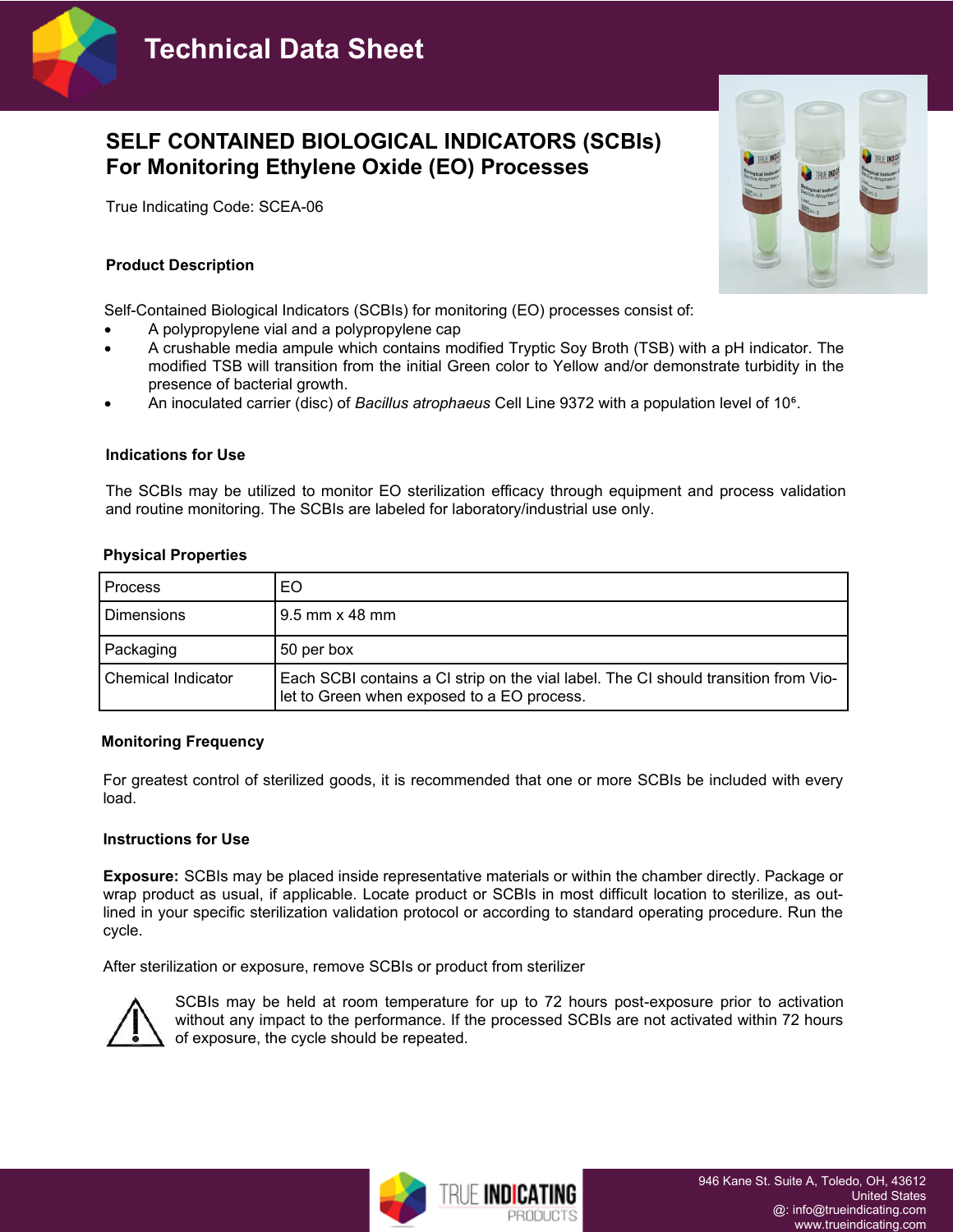



**Activation:** Depress the cap of the unit until an audible click is heard and the glass media ampule contained within is crushed. Ensure that the disc is immersed in the growth medium. Activate one SCBI which has not been exposed in a sterilization process as a Positive Control.

**Incubation**: Place the processed, activated SCBI and the Positive Control in a vertical position in an incubator at 30°C to 40°C for a minimum of 48 hours. The SCBIs may be incubated for up to 7 days with no impact to performance.

**Monitoring**: Examine the SCBIs and record observations.

**Interpretation**: Control SCBI: The Positive Control SCBI should exhibit a color change to Yellow and/or demonstrate turbidity. If the Positive Control as does not show signs of growth, consider the test invalid.

Test SCBI: A passing sterilization cycle is indicated by no signs of turbidity and the Green color remains and does not transition to Yellow. A failed sterilization cycle is indicated by turbidity and/or a color change to Yellow.

Chemical Indicator (CI): The CI strip (along the top of the SCBI label) should transition from Violet to Green when exposed to an EO process. Lack of color change or a partial change in color of the CI does not necessarily indicate failure. The CI does not prove efficacy of sterilization; the biological result should be used to gauge efficacy of the sterilization cycle.

For unexpected positives, it is recommended that a Gram Stain be performed. Gram positive rods are indicative for the indicator organism.

## **Compliance**

ISO 11138-1 Sterilization of health care products – Biological indicators – Part 1:General requirements

ISO 11138-3 sterilization of healthcare products – Biological indicators – Part 2 Biological indicator for ethylene oxide sterilization processes.

USP <55> Biological Indicators – Resistance Performance Tests

True Indicating has a validated method for Total Viable Spore Count. Please inquire for the Technical Bulletin which outlines the methodology.